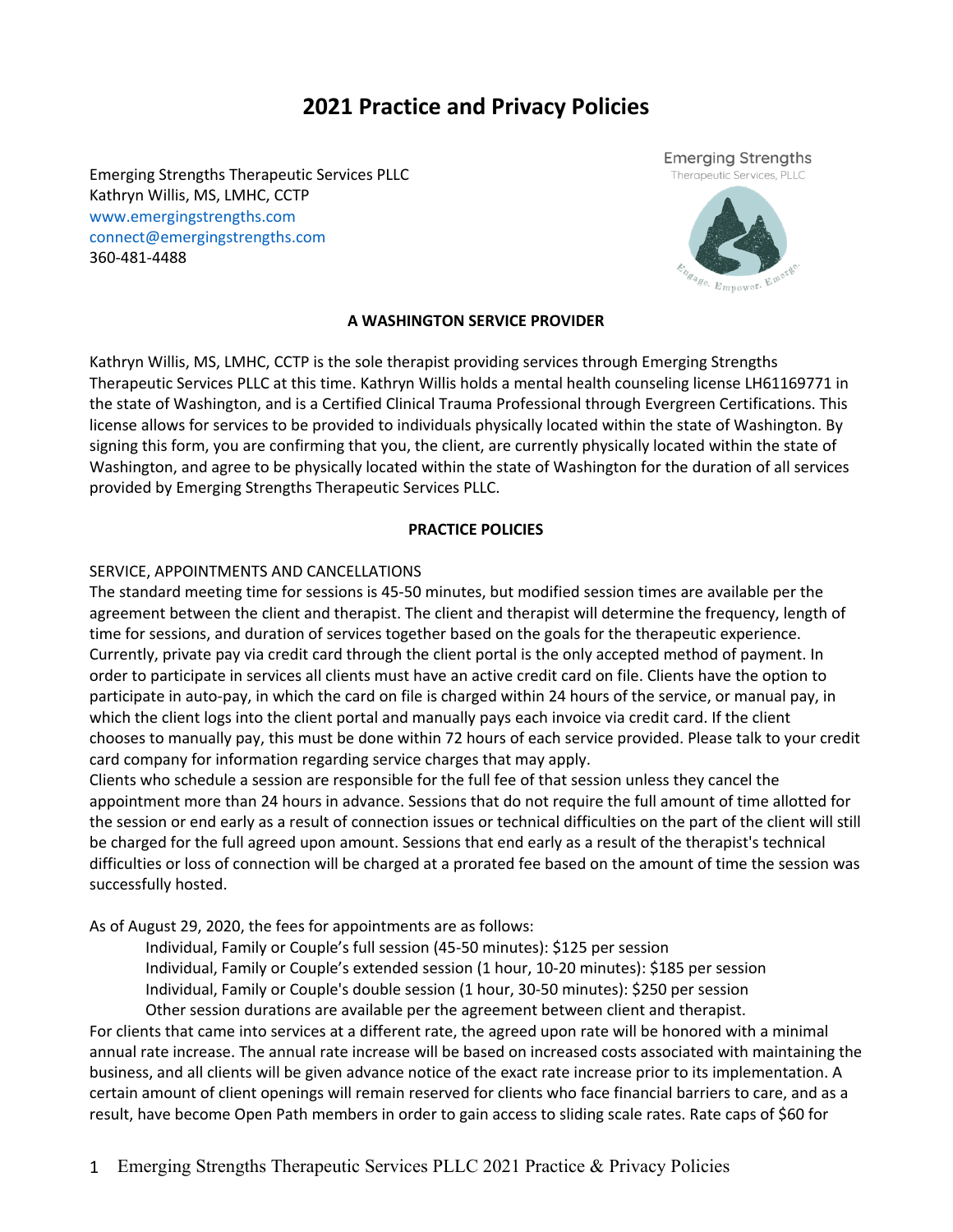individual sessions and \$80 for family and couple's sessions for all Open Path members will be honored during annual rate increases.

Please remember to cancel or reschedule sessions at least 24 hours in advance. Clients are responsible for the entire session fee if cancellation is less than 24 hours in advance of the session's schedule start time. This is necessary because a time commitment is made to each client, and is held exclusively for that client until otherwise stated by the client. If late for a session, the client will lose some of that session time, but will remain responsible for the full session fee.

Group therapy is available either before, concurrently with, or independent of individual, family and/or couple's sessions. Group services are currently being offered on an open bases, including weekly 45- minute sessions for \$50 per group session attended. If interested in exploring group services, please ask your therapist for further information about availability, scheduling, and to discuss if this service is a good fit.

# SUBSTANCE USE POLICY

Due to the nature of therapy, the potential intensity of processing thoughts, feelings and behaviors brought to session, and the potential for substance use to skew decision making, Emerging Strengths Therapeutic Services PLLC reserves the right to end session early and/or contact the client's designated support network and/or contact local and community supports, including emergency medical services, in the event of the client attending session while appearing to be under the influence of any substance. If session ends early as a result of substance use, the client is still responsible for the cost of the scheduled session. Emerging Strengths Therapeutic Services PLLC agrees to make decisions with the best interest and safety of the client as the priority, and will involve others, such as the support network and other supports as needed in an effort to promote the client's safety and wellbeing. If substance use supports and services will benefit the client, the therapist agrees to make the applicable referrals.

## DOCUMENTS

Emerging Strengths Therapeutic Services PLLC is happy to coordinate with clients for certain document requests. Letters confirming participation in services, appointment confirmation letters, and letters briefly outlining recommendations for services can be provided at no charge. Please make these letter requests at least 2 business days (Monday-Thursday) prior to the date they are needed.

Letters or documents other than those listed above may require more time to be organized, and a rate of \$30, with an additional \$30 per half hour needed to complete such document requests will be charged. Please make all other document requests at least 10 business days (Monday-Thursday) in advance of the time the documents are needed. Emerging Strengths Therapeutic Services PLLC will make every effort to provide requested documents in a timely manner with respect to research and other time and effort requirements necessary to produce a quality document. If your document cannot be provided within the requested timeframe, you will be notified as soon as your therapist is aware of limitations.

Emerging Strengths Therapeutic Services PLLC does not provide any services or letters regarding emotional support animals or service animals. Thank you for your understanding.

## SPECIAL APPEARANCES

Emerging Strengths Therapeutic Services PLLC is happy to coordinate with clients for special appearance requests. This includes, but is not limited to providing court testimonies and other professional statements in person or via phone/video. All in-person and virtual appearances are charged at a rate of \$150 with an additional \$150 per hour for the duration of the special appearance. Please make requests for special appearances at least four calendar weeks in advance, if not sooner. Please understand that if prior engagements have already been scheduled, the previously scheduled engagement will take precedence, and Emerging Strengths Therapeutic Services PLLC may not make the appearance. Therefore, please make requests for special appearances as far in advance as possible. If a request for a special appearance is made, please make any and all changes to the timeframe at least one calendar week in advance. Clients are responsible for the fees associated with the entire requested duration of the special appearance if cancellation is less than one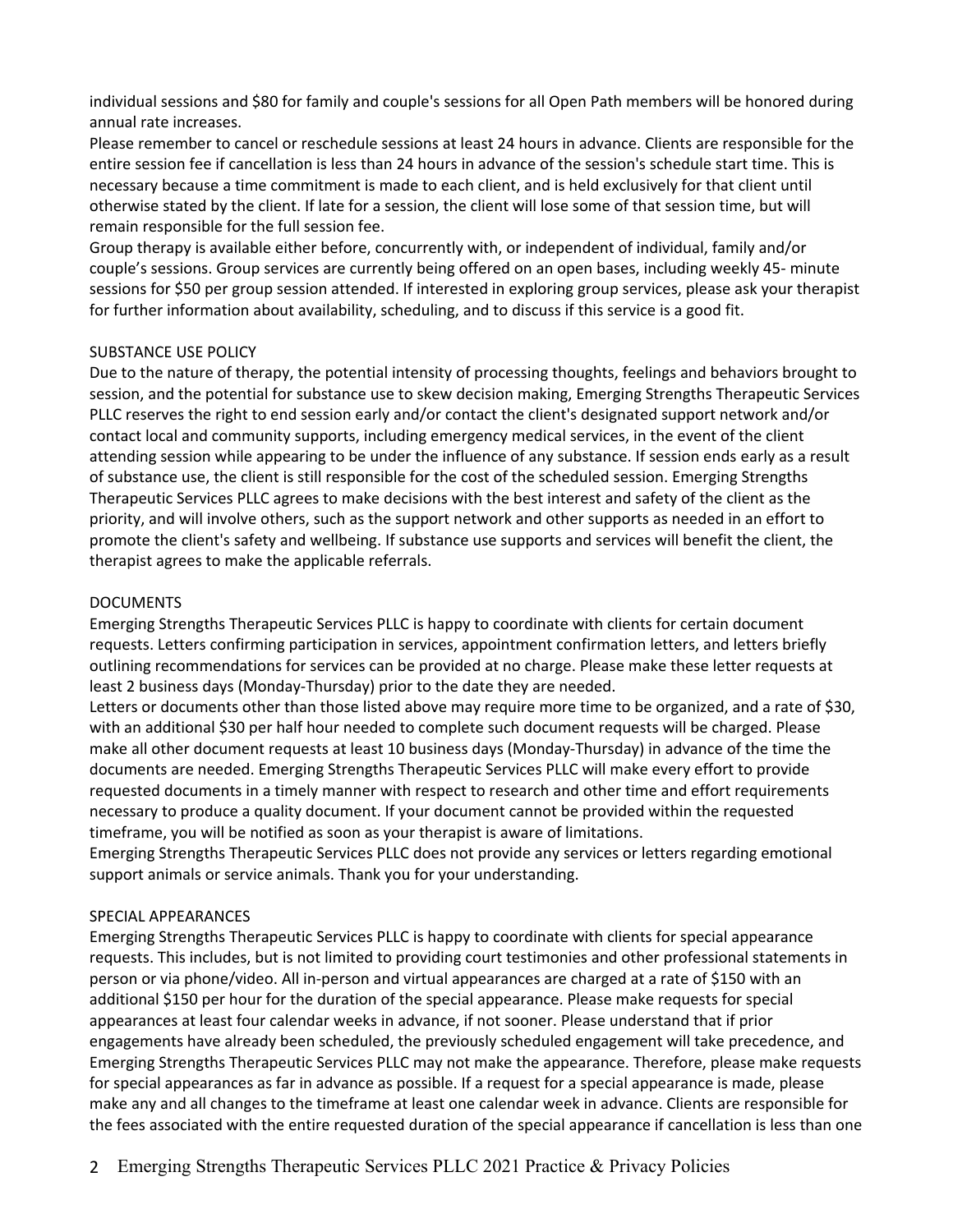calendar week in advance of the appearance's scheduled start time. Please note that you will need to complete a release of information for the special appearance. The therapist will not attend the special appearance without a signed release of information on file. If the signed release of information is not on file at the time of the appearance, the therapist will not attend, and the client will be responsible for the full fee associated with the requested duration of the appearance.

Emerging Strengths Therapeutic Services PLLC reserves the right to decline any in-person or virtual special appearance at the discretion of the therapist.

## **VIDEO AND AUDIO RECORDINGS ARE PROHIBITED**

Due to the nature of our partnership, and the sensitivity of the information shared during our sessions, video and audio recordings, or recordings of any kind are completely prohibited. Failure to comply with this standard may result in legal ramifications, as well as a potential termination of the partnership due to liability and other worries. Written notes, however, are encouraged!

## **TELE MENTAL HEALTH**

The only method for services being offered at this time is tele mental health. By signing this document and engaging in services through Emerging Strengths Therapeutic Services PLLC, the client assumes all risks included in accepting tele mental health services, including but not limited to, technology user error, bugs, glitches, telecommunication service interruptions, and other risks that may apply to engaging in mental health services through telecommunication not explicitly listed here.

Clients should understand:

- 1. The client retains the option to withdraw consent at any time without affecting the right to future care or treatment, or risking the loss or withdrawal of any program benefits to which the client would otherwise be entitled.
- 2. All existing confidentiality protections are equally applicable.
- 3. Dissemination of any identifiable images or information from the teletherapy interaction to researchers or other entities shall not occur without the client's consent.
- 4. There are potential risks, consequences, and benefits of telehealth services. Potential benefits include, but are not limited to improved communication capabilities, providing convenient access to up-todate information, consultations, support, reduced costs, change in the conditions of practice, improved access to therapy, better continuity of care, and reduction of lost work time and travel costs.
- 5. Effective therapy is often facilitated when the therapist gathers within a session or a series of sessions, a multitude of observations, information, and experiences about the client. Therapists may make clinical assessments, diagnosis, and interventions based not only on direct verbal or auditory communications, written reports, and third person consultations, but also from direct visual and olfactory observations, information, and experiences. When using information technology in therapy services, potential risks include, but are not limited to the therapist's inability to make visual and olfactory observations of clinically or therapeutically potentially relevant issues such as: your physical condition including deformities, apparent height and weight, body type, attractiveness relative to social and cultural norms or standards, gait and motor coordination, posture, work speed, any noteworthy mannerism or gestures, physical or medical conditions including bruises or injuries, basic grooming and hygiene including appropriateness of dress, eye contact (including any changes in the previously listed issues), sex, chronological and apparent age, ethnicity, facial and body language, and congruence of language and facial or bodily expression. Potential consequences thus include the therapist not being aware of what he or she would consider important information, that you may not recognize as significant to present verbally to the therapist.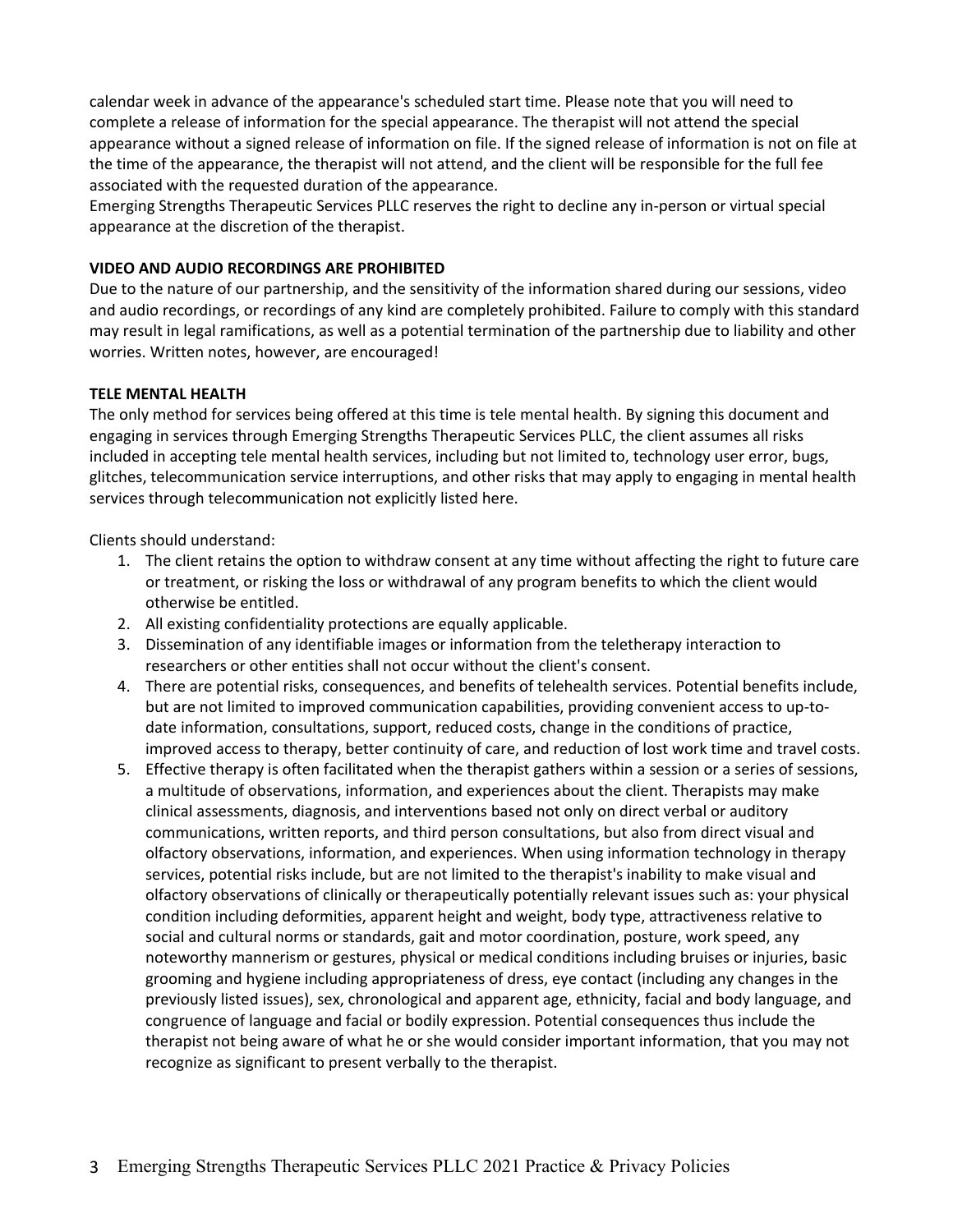Due to the limitations to tele mental health, there are some situations which may prompt consideration of face-to-face services with a therapist instead of teletherapy. These situations include, but are not limited to

- 1. active suicidal and/or homicidal ideation, or suicidal and/or homicidal ideation within the last calendar year,
- 2. a history with suicidal and/or homicidal ideation and/or attempts in which the client has experienced suicidal and/or homicidal ideation and/or attempts more than once throughout their lifetime,
- 3. hospitalization of self or others in the last calendar year due to a psychiatric impairment of any kind,
- 4. a history of hospitalization due to psychiatric impairment in which the hospitalization of self or others due to the client's psychiatric impairment took place more than once throughout the client's lifetime,
- 5. a history of psychosis, hallucinations and/or delusions and/or other impairments to judgement that are unsafe or pose risk of harm to self or others in which such risks have resulted in the bodily harm to self or others at least once throughout their lifetime,
- 6. any situation in which a client has been formally or informally advised against tele mental health services in favor of face-to-face services by a medical provider or by any other professional in a multidisciplinary team with which the client is participating in services,
- 7. any situation not listed here which poses risk of harm to the self or others by the client, having taken place at least once in the last calendar year,
- 8. inconsistent access to telecommunication including, but not limited to, inconsistent access to a working device on which telecommunication can take place, inconsistent access to a network on which online services can take place.

Emerging Strengths Therapeutic Services PLLC reserves the right to terminate services at any time if the above stated conditions, or other applicable risk factors are discovered at any point during services. If this takes place, the therapist will make every effort to communicate the worries and risks for continuing services via teletherapy to the client, and to partner with them to identify a more appropriate option for services in the client's community.

At the beginning of teletherapy services, the client will be asked to provide their current address, including apartment or unit number, where the client is physically located during the time of session. This information will be used in case of an emergency in which the therapist must call for emergency services to reach the client's physical location during or after the session. The client will also asked to provide a phone number where the client can be reached during the time of session in case of a technical difficulty, or if the connection is lost during time of session. Due to the safety risk posed if the therapist does not have this information, the therapist has the right to end the session early if the client refuses or cannot provide such information. If this takes place, the client is still responsible for the full fee amount for the scheduled service.

Simple Practice is the Electronic Health Records (EHR) system used by Emerging Strengths Therapeutic Services PLLC to store all personal health information, notes, and details regarding your services. This is also the platform used to host secure messaging and video sessions. In accordance with HIPAA regulations, a Business Associate Agreement (BAA) exists between Emerging Strengths Therapeutic Services PLLC and Simple Practice. Other third parties Emerging Strengths has BAAs with include RingRx and GSuite. Emerging Strengths Therapeutic Services PLLC is not responsible for any breach in confidentiality pertaining to the Simple Practice system; however, if Emerging Strengths is informed of a breach that affects your confidential information, you will be informed of the steps taken to rectify the situation.

Due to HIPAA and other considerations, video and/or audio recording any session or interaction is strictly prohibited. Please do not video and/or audio record any session or interaction with the therapist or any representative of Emerging Strengths Therapeutic Services PLLC, as this may result in early termination of the therapeutic partnership. Emerging Strengths Therapeutic Services PLLC will not audio and/or video record any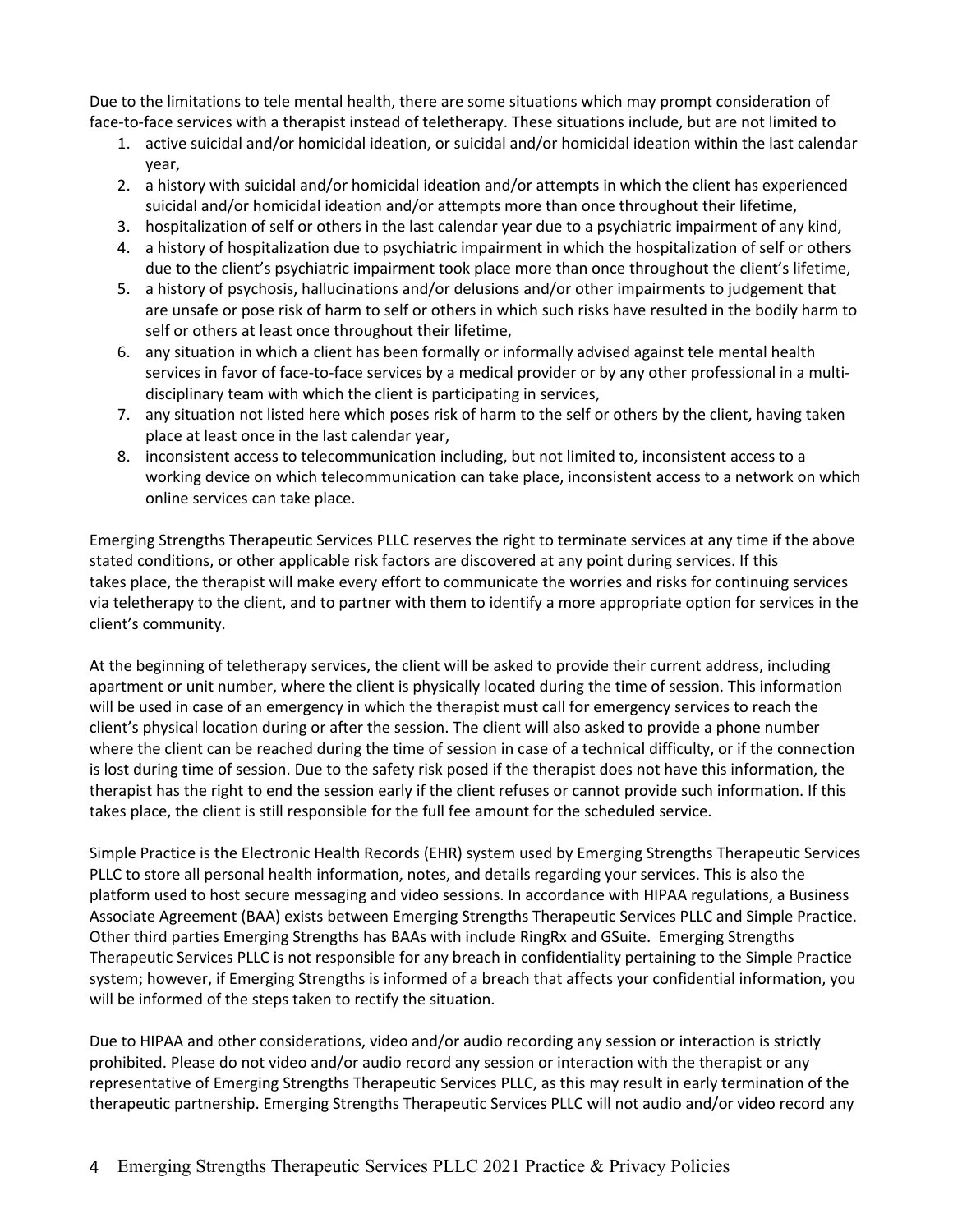session or interaction with a client for training or any other purpose without the explicit written consent of the client. No client is required to provide written consent for any audio and/or video recording at any time.

## EMERGENCIES AND RISK

If an emergency situation arises during or in between sessions, the client should call 911 or report to the nearest local emergency room. An emergency includes any unforeseen combination of circumstances or the resulting state that calls for immediate action, including an urgent need for assistance or any situation that threatens bodily, mental or emotional harm to any individual.

Teletherapy is not always beneficial for individuals experiencing high risk, including, but not limited to active suicide and/or homicidal ideation. If there is an immediate threat to safety, please stop this form and call 911, go to your nearest emergency room, or contact the National Suicide Prevention hotline at 1- 800-273-8255. If an immediate threat to safety, or an emergency situation occurs during an active telehealth session, the therapist may end the session with the recommendation that the client immediately call 911 or report to the nearest emergency room. Emerging Strengths Therapeutic Services PLLC reserves the right to contact 911 or other emergency services, including, but not limited to the client's identified support network, on behalf of a client at any time, per the therapist's discretion.

In the event of an unplanned absence or emergency on the part of the therapist, whether due to injury, illness, death, or any other reason, Emerging Strengths Therapeutic Services PLLC has coordinated with two mental health professionals who are willing to inform the client of the therapist's status and ensure the client's continued care in accordance with individual needs. The client may request the names and credentials for these mental health professionals at any time throughout treatment. The client authorizes these designated mental health professionals to access treatment and financial records only in accordance with the terms agreed upon between these mental health professionals and Emerging Strengths Therapeutic Services PLLC, only in the event that the therapist experiences an event that has caused or is likely to cause a significant unplanned absence from practice.

#### MESSAGE ACCESSIBILITY

Secure messaging through the client portal is the best way to communicate in between sessions, as it is HIPAA compliant. Please note that leaving a voicemail, email and messaging through social media accounts are not considered secure modes of communication in compliance with HIPAA. By choosing to communicate in these ways, the client assumes the risk of a confidentiality breach.

Please note, that when reaching out in between sessions, the therapist is often not immediately available. An effort to reply within 48 hours Monday-Thursday will be made. Messages left between 7pm PDT on Thursday and noon PDT on Monday will be answered as soon as possible Monday-Thursday.

#### ELECTRONIC COMMUNICATION

Emerging Strengths Therapeutic Services PLLC cannot ensure the confidentiality of any form of communication through electronic media, including email. If the client prefers to communicate via email for issues regarding scheduling or cancellations, the therapist will do so at the client's accepted risk. Please note, that when reaching out in between sessions, the therapist is often not immediately available. An effort to reply within 48 hours Monday-Thursday will be made. Messages left between 7pm PDT on Thursday and noon PDT on Monday will be answered as soon as possible Monday-Thursday.

Please do not use electronic communication methods to discuss therapeutic content and/or request assistance for emergencies.

## SOCIAL MEDIA AND TELECOMMUNICATION

Due to the importance of confidentiality and the importance of minimizing dual relationships, Emerging Strengths Therapeutic Services does not accept friend or contact requests from current or former clients on any social networking site personal account (Facebook, LinkedIn, etc). Adding clients as friends or contacts on these sites can compromise confidentiality and client-therapist respective privacy. It may also blur the

5 Emerging Strengths Therapeutic Services PLLC 2021 Practice & Privacy Policies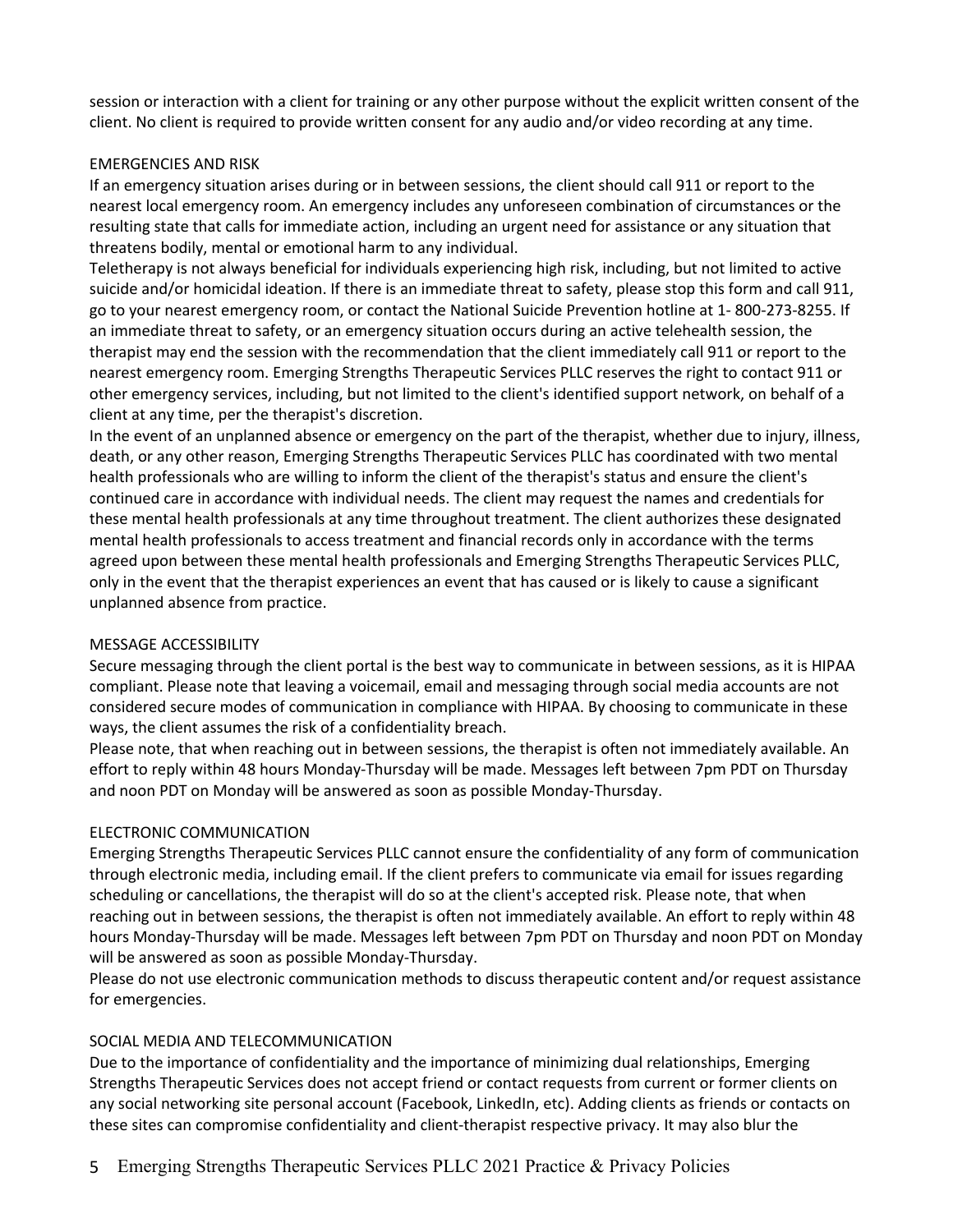boundaries of the therapeutic relationship. Emerging Strengths Therapeutic Services PLLC has social media accounts for the purposes of sharing information about helpful resources, and clients are welcome to follow these accounts. If clients would like to communicate with your therapist however, please do not do so through social media. Secure messaging through the client portal is the safest way to communicate in between sessions.

#### **MINORS**

According to RCW 71.34 of Washington state law, a minor who is 13 years or older may initiate an evaluation and treatment for outpatient treatment, or disengage without consent of their legal guardian. RCW 70.02.240 governs that outpatient treatment records of a minor will be kept confidential, except under certain circumstances including, but not limited to, active risk of harm to self or others by the client or by a source reported by the client to the therapist. As a mandatory reporter (RCW 74.34.020(10)), the therapist is required to report all reasonable suspicion of abuse and/or neglect to children or vulnerable individuals to the appropriate protective agencies and/or to law enforcement. For therapy to be effective, trust and consent are essential. For this reason, children and adolescents cannot be forced to participate. Clients willingly choose to share their thoughts, feelings, and behaviors within the therapeutic alliance, and if forced to do so outside of their own volition, this is a violation of their dignity and is likely to cause harm. For the same reasons, therapy should never be used as a punishment or consequence of unwanted behavior.

The goal of therapy is not to undermined or disrespected a parent's and/or guardian's role in their child's life. Instead, it is to provide a space for the child to process certain thoughts, feelings and behaviors that the child may not feel comfortable bringing to the parent and/or guardian yet. It is important for parents and/or guardians to understand that this may provide opportunity for the child to develop values that differ from their family. Family support in therapy is paramount, and it is the goal of Emerging Strengths Therapeutic Services PLLC to foster the strengthening of parent/guardian-child relationships when possible. This may involve parents and/or guardians supporting the space for minor clients to make progress at their own pace without attempting to exert control over the therapeutic process, as this may hinder openness to therapy on the part of the client, and hinder overall engagement and progress. It is understandable that parents and/or guardians may want to further discuss this, and so it is encouraged that they reach out to the therapist with any questions or worries. Additionally, parents and/or guardians can be referred for additional support options when available, including individual and family therapy, books, articles, websites, parenting classes, support groups, and community resources.

#### **TERMINATION**

Ending relationships can be difficult. Therefore, it is important to have a termination process in order to achieve some closure. The appropriate length of the termination depends on the length and intensity of the treatment. The therapist may terminate treatment after appropriate discussion with the client and a termination process if the therapist determines that the therapy is not the most beneficial treatment option for the client, that the therapy is not being effectively used, or if the client are in default on payment. The therapist will not terminate the therapeutic relationship without first attempting to discuss and explore the reasons and purpose of terminating with the client. If therapy is terminated for any reason or the client requests another therapist, the therapist will provide the client with a list of qualified therapists to treat the client. The client may also choose someone on their own or from another referral source. Should an appointment not be scheduled or attended by the client for 30 days, unless other arrangements have been made in advance, for legal and ethical reasons, Emerging Strengths Therapeutic Services PLLC must consider the professional relationship discontinued. The client will receive a closure letter via the client portal. Unless otherwise discussed prior to termination of services, the client is welcome to re-enroll at any time, and

will be required to complete paperwork the client may have already completed in prior enrollments, such as consent documents, releases of information, and other relevant paperwork.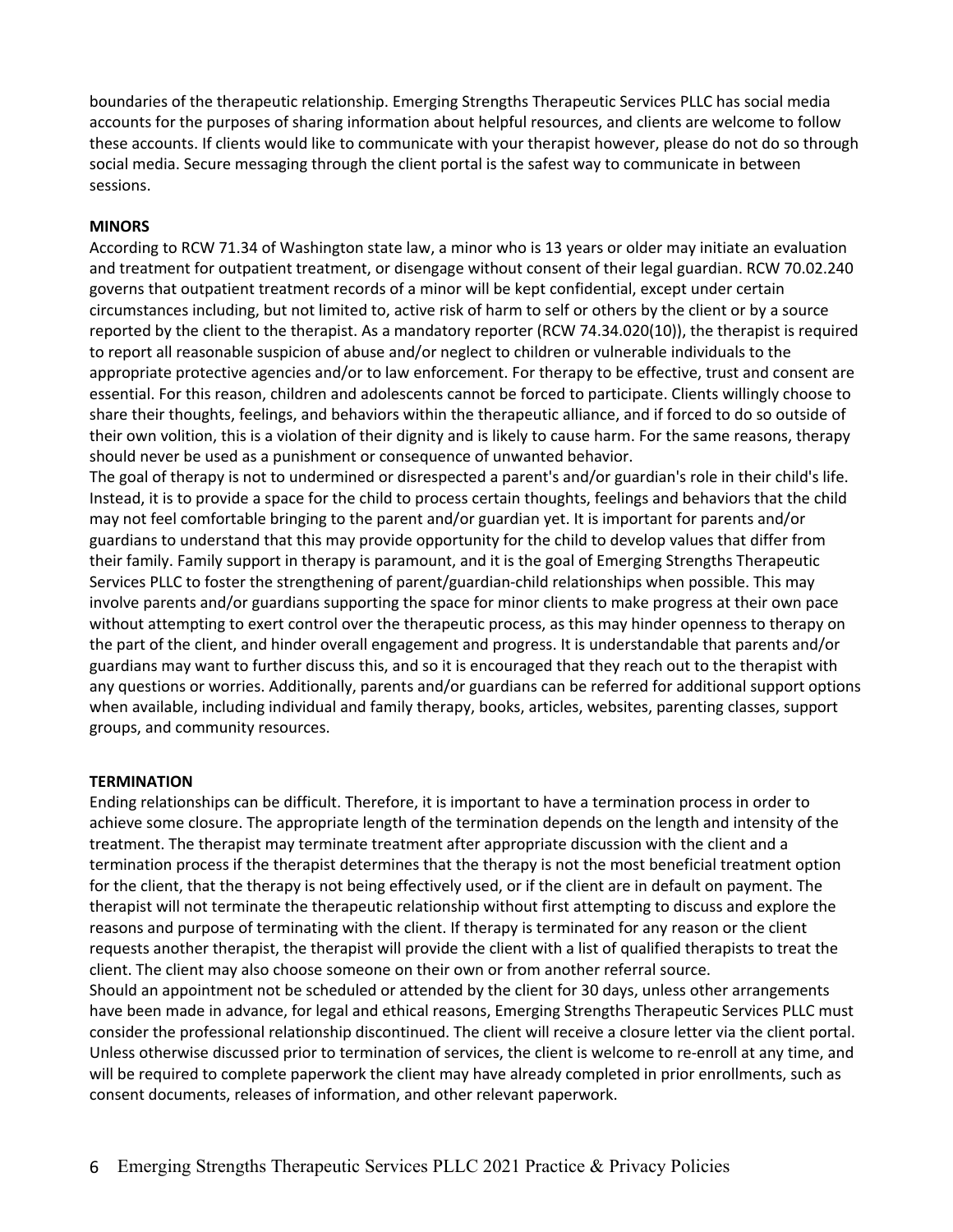## **CLIENT BILL OF RIGHTS**

As a client in therapy, you have the right to:

- 1. Request and receive full information about the therapist's professional capabilities including licensure, education, training, experience, professional association membership, specializations and limitations,
- 2. Have written information about fees, method of payment, insurance, number of sessions, substitutions and cancellation policies, before beginning therapy,
- 3. Receive respectful treatment that will be helpful to you in a safe environment free from sexual, physical, and emotional abuse,
- 4. Ask questions about your therapy,
- 5. Refuse to answer any question or disclose any information you choose not to reveal,
- 6. Request that the therapist inform you of your progress,
- 7. Know the limits of confidentiality and circumstances in which a therapist is legally required to disclose information to others,
- 8. Refuse a particular type of treatment or to end treatment without obligation or harassment,
- 9. Refuse electronic recording (but you may request if you wish, and the appropriate consent document will be provided to the client for written permission),
- 10. Request and receive a summary of your file, including the diagnosis, your progress and type of treatment,
- 11. Report unethical and illegal behavior by a therapist,
- 12. Receive a second opinion at any time about your therapy or therapist's methods,
- 13. Request the transfer of a copy of your file to any therapist or agency you choose.

# **THERAPIST LIABILITY**

Emerging Strengths Therapeutic Services PLLC provides services to support the process in which individuals, families and couples pursue mental and behavioral health goals. The therapist will use skills, tools and knowledge developed throughout education and professional experience which can aid in the process of the client meeting their mental and behavioral health goals. The therapist is not liable for actions taken by any client which poses harm or risk of harm to self or others, including but not limited to suicide, homicide, selfharm, bodily injury or other actions which can be harmful to the client or others. By signing this document and entering into services with Emerging Strengths Therapeutic Services PLLC, you are agreeing that you and/or others will not take legal action against Emerging Strengths Therapeutic Services PLLC or the therapist in response to action taken by the client that poses harm or risk of harm to self or others, and you understand that others cannot take legal action against Emerging Strengths Therapeutic Services PLLC or the therapist on your behalf. The therapist will make every effort to promote the safety of the client by taking measures listed throughout this document, and by complying with duty to warn and reporting regulations outlined by the State of Washington, the Federal Government, and professional entities of which the therapist is a part, but is not liable for any threats or actions taken on the part of the client.

# **COMPLAINTS**

If there is a conflict that can't be resolved in session and a complaint is to be made, a detailed list of unprofessional conduct is described on the Washington State Legislative page as follows: http://apps.leg.wa.gov/RCW/default.aspx?cite=18.130.180 To learn how to file, contact the Washington State Dept of Health, 360-236-4700. The form can be printed from their website and mailed to the address below. http://www.doh.wa.gov/LicensesPermitsandCertificates/FileComplaintAboutProviderorFacility/HealthPr ofessionsComplaintProcess. Washington State Department of Health Systems Quality Assurance, Complaint Intake P.O. Box 47857 Olympia, WA 98504-7857.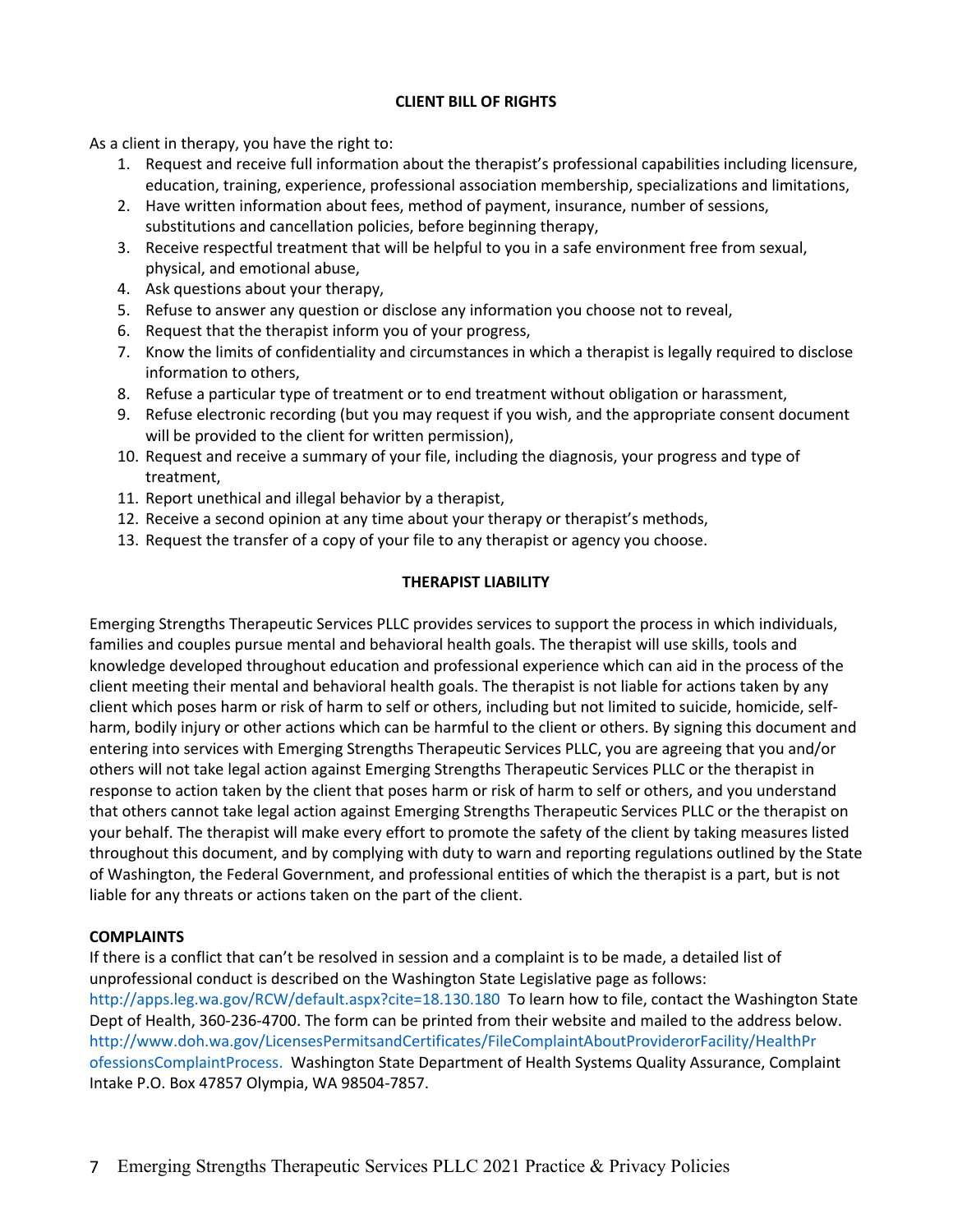## **NOTICE OF PRIVACY PRACTICES**

YOUR PRIVACY IS VERY IMPORTANT TO ME. THIS NOTICE DESCRIBES HOW HEALTH INFORMATION MAY BE USED AND DISCLOSED AND HOW YOU CAN GET ACCESS TO THIS INFORMATION. PLEASE REVIEW IT CAREFULLY.

# I. MY PLEDGE REGARDING HEALTH INFORMATION:

As a client, you have a right to privacy, as defined by HIPAA regulations, which can be found at https://www.hhs.gov/hipaa/for-individuals/index.html. I understand that health information about you and your health care is personal. I am committed to protecting health information about you. I create a record of the care and services you receive from me. I need this record to provide you with quality care and to comply with certain legal requirements. This notice applies to all of the records of your care generated by this mental health care practice. This notice will tell you about the ways in which I may use and disclose health information about you. I also describe your rights to the health information I keep about you and describe certain obligations I have regarding the use and disclosure of your health information. I am required by law to:

- Make sure that protected health information ("PHI") that identifies you is kept private.
- Give you this notice of my legal duties and privacy practices with respect to health information.
- Follow the terms of the notice that is currently in effect.
- I can change the terms of this Notice, and such changes will apply to all information I have about you. The new Notice will be available upon request.

## II. HOW I MAY USE AND DISCLOSE HEALTH INFORMATION ABOUT YOU:

The following categories describe different ways that I use and disclose health information. For each category of uses or disclosures I will explain what I mean and try to give some examples. Not every use or disclosure in a category will be listed. However, all of the ways I am permitted to use and disclose information will fall within one of the categories.

For Treatment Payment, or Health Care Operations: Federal privacy rules (regulations) allow health care providers who have direct treatment relationship with the patient/client to use or disclose the patient/client's personal health information without the client's written authorization, to carry out the health care provider's own treatment, payment or health care operations. I may also disclose your protected health information for the treatment activities of any health care provider. This too can be done without your written authorization. For example, if a clinician were to consult with another licensed health care provider about your condition, we would be permitted to use and disclose your person health information, which is otherwise confidential, in order to assist the clinician in diagnosis and treatment of your mental health condition.

Disclosures for treatment purposes are not limited to the minimum necessary standard. Because therapists and other health care providers need access to the full record and/or full and complete information in order to provide quality care. The word "treatment" includes, among other things, the coordination and management of health care providers with a third party, consultations between health care providers and referrals of a patient for health care from one health care provider to another.

Lawsuits and Disputes: If you are involved in a lawsuit, I may disclose health information in response to a court or administrative order. I may also disclose health information about your child in response to a subpoena, discovery request, or other lawful process by someone else involved in the dispute, but only if efforts have been made to tell you about the request or to obtain an order protecting the information requested.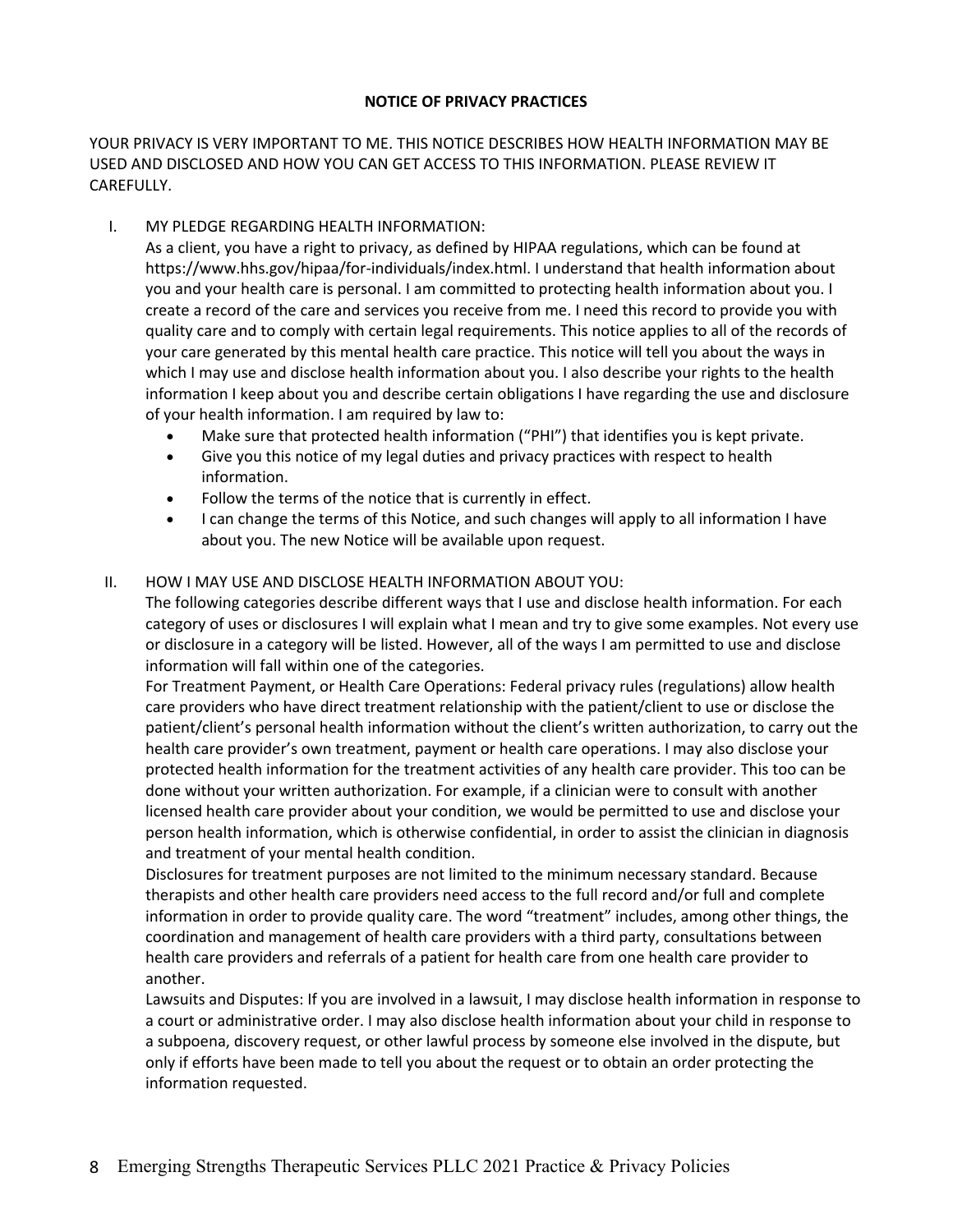# III. CERTAIN USES AND DISCLOSURES REQUIRE YOUR AUTHORIZATION:

- 1. Psychotherapy Notes. I do keep "psychotherapy notes" as that term is defined in 45 CFR § 164.501, and any use or disclosure of such notes requires your Authorization unless the use or disclosure is:
	- 1. For my use in treating you.
	- 2. For my use in training or supervising mental health practitioners to help them improve their skills in group, joint, family, or individual counseling or therapy.
	- 3. For my use in defending myself in legal proceedings instituted by you.
	- 4. For use by the Secretary of Health and Human Services to investigate my compliance with HIPAA.
	- 5. Required by law and the use or disclosure is limited to the requirements of such law.
	- 6. Required by law for certain health oversight activities pertaining to the originator of the psychotherapy notes.
	- 7. Required by a coroner who is performing duties authorized by law.
	- 8. Required to help avert a serious threat to the health and safety of others.
- 2. Marketing Purposes. As a psychotherapist, I will not use or disclose your PHI for marketing purposes.
- 3. Sale of PHI. As a psychotherapist, I will not sell your PHI in the regular course of my business.

## IV. CERTAIN USES AND DISCLOSURES DO NOT REQUIRE YOUR AUTHORIZATION.

Subject to certain limitations in the law, I can use and disclose your PHI without your Authorization for the following reasons:

- 1. When disclosure is required by state or federal law, and the use or disclosure complies with and is limited to the relevant requirements of such law.
- 2. For public health activities, including reporting suspected child, elder, or dependent adult abuse, or preventing or reducing a serious threat to anyone's health or safety.
- 3. For health oversight activities, including audits and investigations.
- 4. For judicial and administrative proceedings, including responding to a court or administrative order, although my preference is to obtain an Authorization from you before doing so.
- 5. For law enforcement purposes, including reporting crimes occurring on my premises.
- 6. To coroners or medical examiners, when such individuals are performing duties authorized by law.
- 7. For research purposes, including studying and comparing the mental health of patients who received one form of therapy versus those who received another form of therapy for the same condition.
- 8. Specialized government functions, including, ensuring the proper execution of military missions; protecting the President of the United States; conducting intelligence or counterintelligence operations; or, helping to ensure the safety of those working within or housed in correctional institutions.
- 9. For workers' compensation purposes. Although my preference is to obtain an Authorization from you, I may provide your PHI in order to comply with workers' compensation laws.
- 10. Appointment reminders and health related benefits or services. I may use and disclose your PHI to contact you to remind you that you have an appointment with me. I may also use and disclose your PHI to tell you about treatment alternatives, or other health care services or benefits that I offer.
- V. CERTAIN USES AND DISCLOSURES REQUIRE YOU TO HAVE THE OPPORTUNITY TO OBJECT. Disclosures to family, friends, or others. I may provide your PHI to a family member, friend, or other person that you indicate is involved in your care or the payment for your health care, unless you object in whole or in part. The opportunity to consent may be obtained retroactively in emergency situations.
- 9 Emerging Strengths Therapeutic Services PLLC 2021 Practice & Privacy Policies